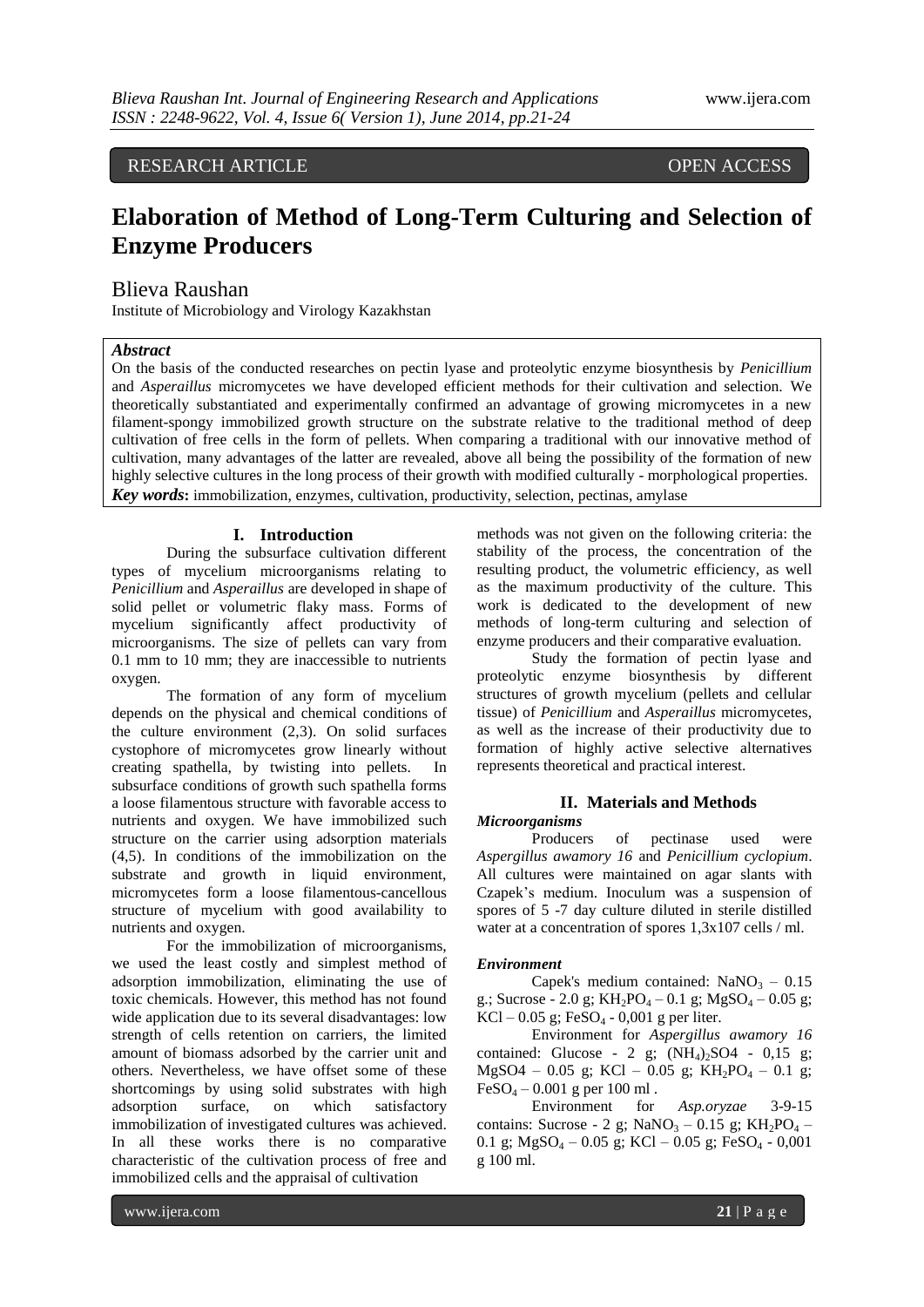#### *The formation of enzymes*

Determination of pectin lyase enzymes was performed by spectrometric method using apple pectin for determination of PMGL and pectic acid – fot PGL on the Albersheim's method. Determination of pectolytic activity (PA) was was assayed by the Anson method with some modifications. The given experimental data is an arithmetic mean of 2-3 experiences executed in triple frequency.

#### **III.Results and Discussion**

Study of the growth of filamentous microorganisms and their formation of hydrolytic enzymes are closely related to the method of their cultivation. Apical nature of micromycetes' growth during normal subsurface cultivation of free cells causes the formation of masses of mycelium growing in the form of pellets. Form of mycelium formed during submerged culturing directly affects crop productivity.

Since metabolic reactions depend on the concentration of nutrients, cells on the surface of filamentous pellets have the maximum access to nutrients. Therefore, cells of mycelium growing in the form of a spathella have greatest access to nutrients for the longest period. Spathella in submerged culturing transforms into filamentousspongy structure, in which hyphae of mycelium grow linearly, are accessible to nutrients and oxygen. For the formation of the spathella we have created conditions of adsorption of inoculum on the surface of a monolithic substrate with a large adsorption surface on which culture retained and grew linearly along the surface for a long time. In conditions of aeration and mechanical agitation on a shaker, filamentous sponge-like structure is formed which produces enzymes for a prolonged period.

 By the end of culturing of the immobilized cells of P. Cyclopium enzymatic activity of PMGL and PGL of cultural liquid increased in 1,8-2 times in comparison with free culture (tab. 1). Frequency of receiving a target product has gradually increased. If at periodic culturing the maximum of a target product is formed for 4 days and only once, at an immobilization of culture of PMGL from 15,8 pieces/ml to 26,0 pieces/ml and PGL from 16,0 pieces/ml to 28,5 pieces/ml is formed (tab. 1), that is the enzyme biosynthesis increases twice with receiving enzymes repeatedly.

 The traditional method of microorganism's growth cultivation for 3-4 days is follower by the pause of the process because of fall of enzymes biosynthetic associated with lysine culture. Our method of culturing microorganisms extends continuously on the substrate without interruption for a period of 12-15 days to 2-4 months with multiple target enzymes every 1-2 days (Table 1). If during the periodic cultivation, the desired product can be obtained only once in three days, then we get the desired product during immobilization repeatedly and continuously for a long time every 1-2 days to produce more of the cultural fluid.

| Table 1                                                                                       |
|-----------------------------------------------------------------------------------------------|
| Comparative data on formation of pectin lyase enzymes P. Cyclopium at cultivation of free and |
| immobilized culture.                                                                          |

| Method of cultivation  | PL<br>Enzymes, | Duration of cultivation, days |                |      |                          |       |                          |                          |      |
|------------------------|----------------|-------------------------------|----------------|------|--------------------------|-------|--------------------------|--------------------------|------|
| piece / ml             |                |                               |                | 10   | 13                       | 16    | 19                       | 2 <sub>1</sub>           | 24   |
| Periodic, free culture | <b>PMGL</b>    | 12.9                          | $\overline{0}$ | -    | $\overline{\phantom{a}}$ | -     | $\overline{\phantom{0}}$ | $\overline{\phantom{0}}$ |      |
|                        | PGL            | 15.9                          | $\overline{0}$ | -    | $\overline{\phantom{a}}$ | -     | -                        |                          |      |
| Semicontinuos,         | <b>PMGL</b>    | 15.8                          | 22.0           | 24.0 | 23.5                     | 20.05 | 21.5                     | 23.0                     | 26,0 |
| immobilized culture    | PGL            | 16.0                          | 23.1           | 25.0 | 24.5                     | 22.2  | 22.5                     | 26.0                     | 28,5 |

Besides, at PL enzymes biosynthesis by the immobilized culture of *P. Cyclopium* labor costs were reduced by 12 times, in as much time the sowing material was reduced. The filtration of the cultural liquid is excluded, which emission was increased by 10 times.

| able |  |
|------|--|
|      |  |

| Advantages of P. Cyclopium cultivation in immobilized state before periodic culturing of free cells. |  |  |  |  |
|------------------------------------------------------------------------------------------------------|--|--|--|--|
|                                                                                                      |  |  |  |  |

| N <sub>2</sub>  | Cultivation parameters                                    | Free cells | Immobilized cells |  |  |  |
|-----------------|-----------------------------------------------------------|------------|-------------------|--|--|--|
|                 | Duration of cultivation, days                             |            | 40 and more       |  |  |  |
| 2               | Volume of received culture liquid, ml.                    | 85-90      | 900-1000          |  |  |  |
| 3               | The number of necessary passages                          | 13         |                   |  |  |  |
| $\overline{4}$  | Terms of active enzymes formation, (days)                 |            | $7-13$            |  |  |  |
| 5               | Duration of a stationary phase of enzyme formation (days) |            | $6 - 7$           |  |  |  |
| 6               | Frequency of receiving target products (1 day later)      |            | $3-4$             |  |  |  |
| $7\phantom{.0}$ | Activity of cultural liquid PMGL PGL                      | 12,9       | 26,0              |  |  |  |
|                 |                                                           | 15,9       | 28,5              |  |  |  |
|                 | www.ijera.com<br>$22 \mid P$ a g e                        |            |                   |  |  |  |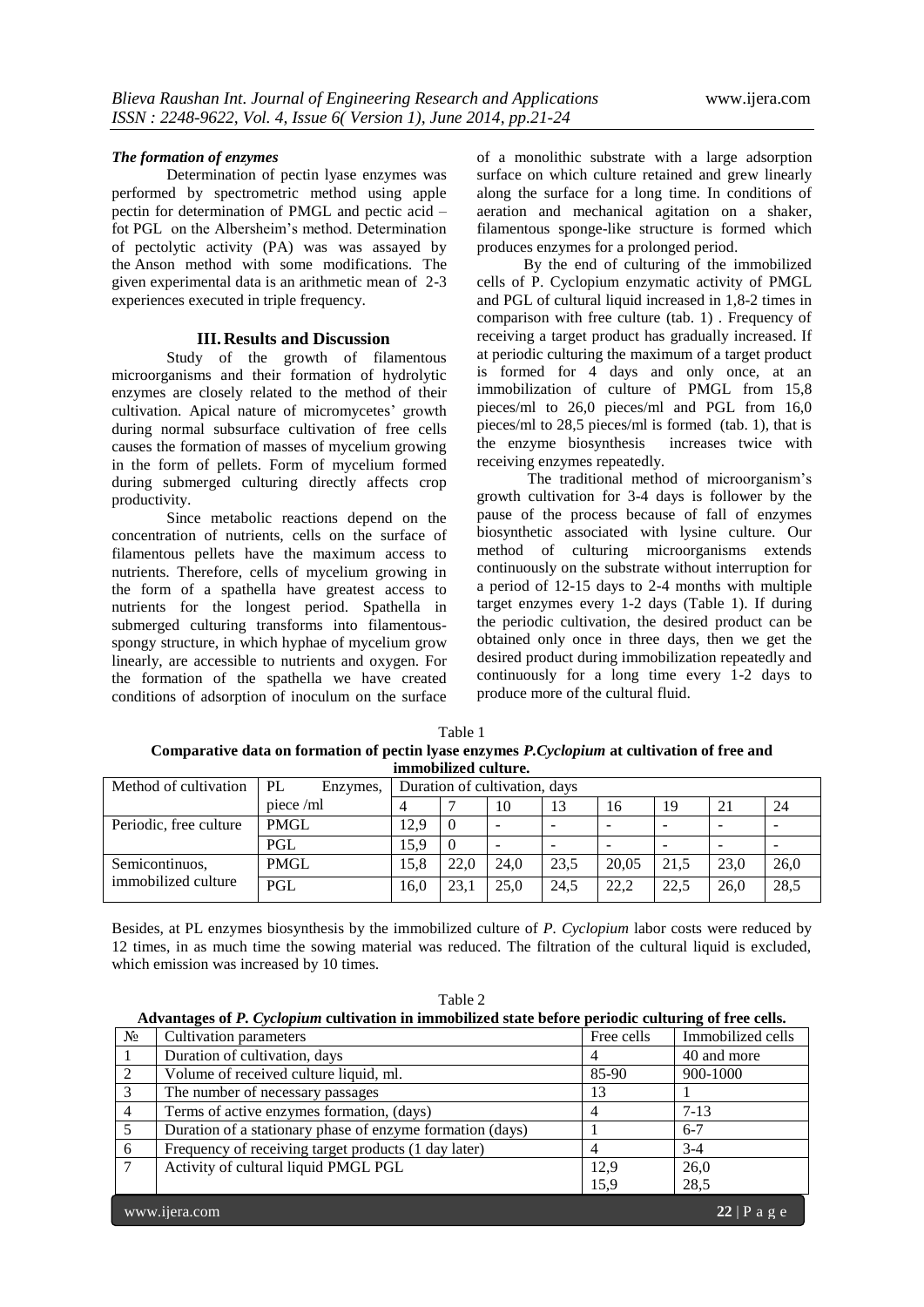| Operation on cultural liquid filtration                                                                     | Required | Not required |
|-------------------------------------------------------------------------------------------------------------|----------|--------------|
| Save time and money on equipment sterilization, preparation of a   -<br>sowing material (repetition factor) |          |              |

At an immobilization and long cultivation of *P. Cyclopium* on a substrate, the culture was subject to changes on morphological and zymoplastic properties. In the course of studying of population variability of culture the active alternative was selected - the strain of *P. Cyclopium* 2-11 forming pectin lyase enzymes 6,2-6,6 times more actively than initial culture.

After removing mycelium from the substrate the second stage of the process of biosynthesis begins with a fall in activity of QOL. After 2-4 days after removal of mycelium, even trace amounts of old cells remained in the pores of the carrier, are capable of producing as much enzyme as 2-3 g. of young mycelium on the first stage of cultivation. Furthermore, the patterns observed in the first phase are also repeated on the second phase. On the third stage, activity increased 10-12 times compared to that of batch culture. In the process of multi-stage cultivation was observed to steadily increasing producing capacity of culture, which is maintained for the duration of culture - within 60 days.

Therefore, during the immobilization of *A.awamori 16* increased activity of QOL enzymes 2 to 6 times in the first stage and 10 to 12 times in the third, as well as the elongation of the phase of active enzymes formation takes place, as compared to batch culture fom 3 to 11-14 days. In addition to the activation of culture, stabilization of cultureproducing ability of the fungus was observed, which is maintained throughout the period of cultivation (60 days). Frequency of obtainment of the desired product is gradually increasing. If the periodic cultivation of target product was obtained on the third day, during immobilization it was obtained in 1-2 days, depending on the number of aggregated mycelium.

 The most informative criteria of any industrial production of biologically active substances, including enzymes, are the specific productivity and volumetric efficiency cells. Figures for both parameters in immobilized cells are higher than those of the free 2 to 6 times (Table 3, 4). Specific productivity of immobilized cells, as well as PR enzymes activity, increases compared to that of culture of free cells 1.5-6 times (see Table. 3). Table 5 presents data on the benefits of cultivating micromycetes in the immobilized state.

Based on the method developed long-term culturing of micromycetes a new method of microorganisms selection has been worked out without the use of mutagens of physical and chemical nature. The essence of the developed method of selection lies in creating a variety of different options on the substrate during prolonged cultivation of microorganisms immobilized on a substrate, among which a highly active one is formed. Prerequisite for the formation of the active option is stress, which culture is experiencing in the long process of growing. This mechanical damage of hyphae in removing accumulating mycelium from the substrate, conditions change nutrient to poor environment to complete the process of long-term cultivation. In order to identify the active option, isolates are selected in different periods of cultivation for capacity analysis of a particular enzyme formation. Revealed selective culture exceeded the original cultures of enzyme activity tenfold. Thus, highly active producer of pectin culture - P.cyclopium was obtained, exceeding original 10-15 times.

Application of adsorptive immobilization by the developed method provides significant advantages in cultivation of the producer in the immobilized state as compared to the traditional process of microbial synthesis on the base of free cells in the periodic culture conditions.

| $N_2$          | Cultivation parameters                                           | Free cells | Immobilized cells |
|----------------|------------------------------------------------------------------|------------|-------------------|
|                | Duration of cultivation, days                                    |            | 30-36 and more    |
| 2              | Volume of received culture liquid, ml.                           | 85-90      | 900-1000          |
| 3              | The number of necessary passages                                 | 12         |                   |
| $\overline{4}$ | Duration of an active proteoletic enzymes formation (days)       |            | $9 - 11$          |
| 6              | Frequency of receiving target products (1 day later)             |            | $3-4$             |
| 7              | Activity of cultural liquid (PA, pieces/ml)                      | 6.5        | 7,7               |
| 8              | Operation on cultural liquid filtration                          | Required   | Not required      |
| 9              | Save time and money on equipment sterilization, preparation of a |            | 12 and more       |
|                | sowing material (repetition factor)                              |            |                   |

Table 3 **Advantages of** *A. awamori 21/96* **cultivation in immobilized state before periodic culturing of free cells.**